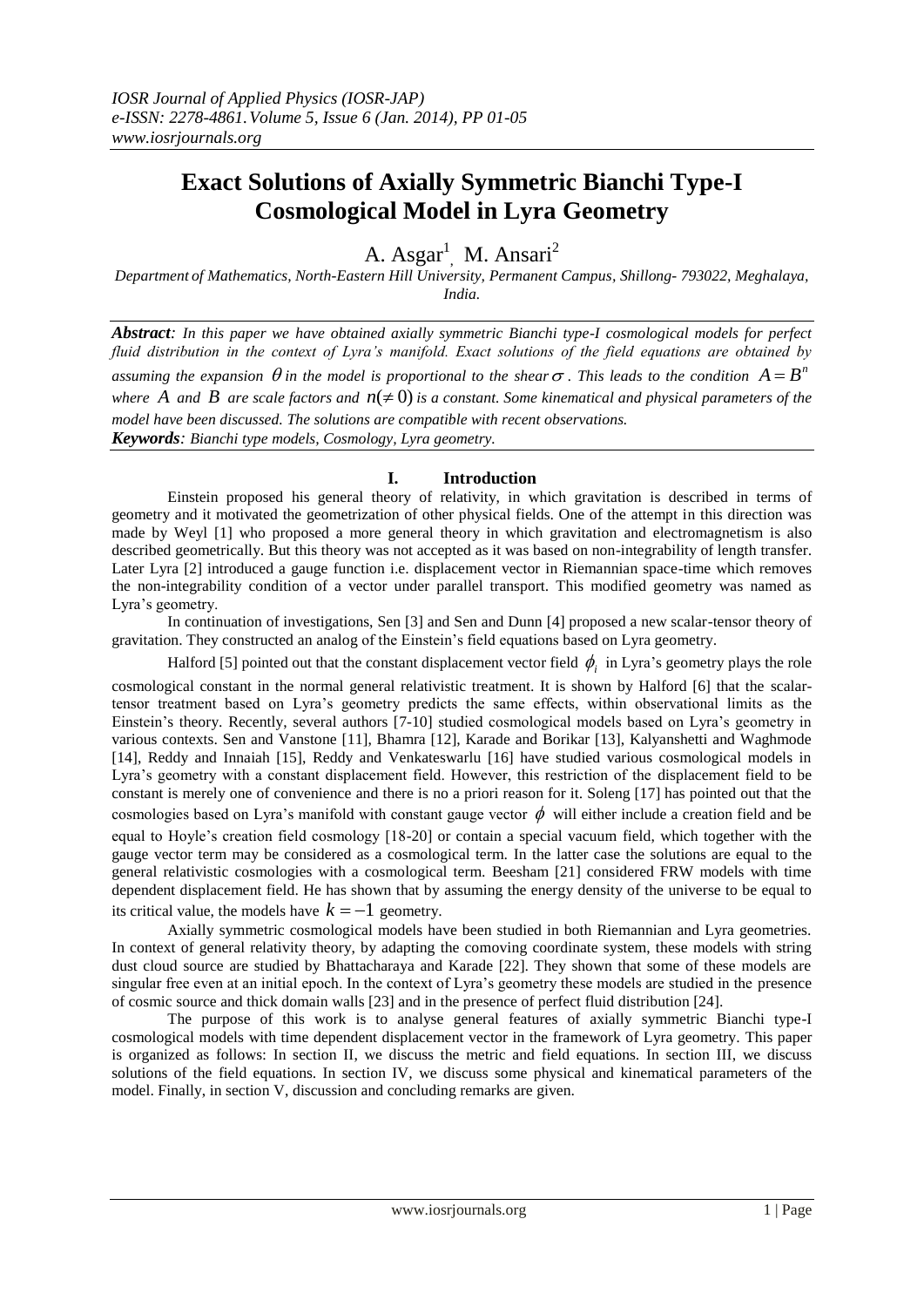## **II. The Metric and Field equations**

We consider axially symmetric Bianchi type-I space-time  

$$
ds^2 = dt^2 - A^2 dx^2 - B^2 (dy^2 + dz^2)
$$
 (1)

where  $A(t)$ ,  $B(t)$  are the cosmic scale factors.

The field equations in normal gauge for Lyra's manifold, as obtained by Sen [3] are

$$
R_i^j - \frac{1}{2} R g_i^j + \frac{3}{2} \phi_i \phi^j - \frac{3}{4} \phi_k \phi^k g_i^j = -\chi T_i^j,
$$
 (2)

where  $\phi_i$  is the displacement vector field defined as  $\phi_i = (0,0,0,\beta)$ . Here  $\beta = \beta(t)$ ,  $\chi = 8\pi G$  and other symbols have their usual meaning as in Riemannian geometry. We take a perfect fluid form for the energy momentum tensor

$$
T_i^j = (p + \rho)u_i u^j - pg_i^j,\tag{3}
$$

where  $\rho$  and  $p$  are the energy density and pressure of the cosmic fluid respectively together with comoving coordinates  $u^{i}u_{i} = 1$ , where  $u_{i} = (0, 0, 0, 1)$ .

The field Eq. (2) together with (3) for the metric (1) reduces to

$$
2\frac{\dot{A}\dot{B}}{AB} + \frac{\dot{B}^2}{B^2} - \frac{3}{4}\beta^2 = \chi \rho \,,
$$
 (4)

$$
2\frac{\ddot{B}}{B} + \frac{\dot{B}^2}{B^2} + \frac{3}{4}\beta^2 = -\chi p\,,\tag{5}
$$

$$
\frac{\ddot{B}}{B} + \frac{\dot{A}\dot{B}}{AB} + \frac{\ddot{A}}{A} + \frac{3}{4}\beta^2 = -\chi p.
$$
 (6)

The energy conservation equation  $T_{i,j}^j = 0$  leads to

$$
\dot{\rho} + (p + \rho) \left( \frac{\dot{A}}{A} + 2 \frac{\dot{B}}{B} \right) = 0 \tag{7}
$$

$$
\left(R_i^j - \frac{1}{2}Rg_i^j\right)_{;j} + \frac{3}{2}\left(\phi_i\phi^j\right)_{;j} - \frac{3}{4}\left(\phi_k\phi^k g_i^j\right)_{;j} = 0.
$$
\n(8)

and

Eq. (8) leads to

$$
\frac{3}{2}\phi_i \left[ \frac{\partial \phi^j}{\partial x^j} + \phi^l \Gamma^j{}_l{}_l{}^l{}_l \right] + \frac{3}{2}\phi^j \left[ \frac{\partial \phi_i}{\partial x^j} - \phi_l \Gamma^l{}_{ij}{}^l{}_l \right] - \frac{3}{4}g^j{}_i\phi_k \left[ \frac{\partial \phi^k}{\partial x^j} + \phi^l \Gamma^k{}_{lj}{}^l{}_l \right] - \frac{3}{4}g^j{}_i\phi^k \left[ \frac{\partial \phi_k}{\partial x^j} - \phi_l \Gamma^l{}_{kj}{}^l{}_l \right] = 0. \tag{9}
$$

Eq. (9) is automatically satisfied for  $i = 1,2,3$ . For  $i = 4$ , Eq. (9) leads to

$$
\frac{3}{2}\beta \left[ \frac{\partial}{\partial x^4} \left( g^{44} \phi_4 \right) + \phi^4 \Gamma^4{}_{44} \right] + \frac{3}{2} g^{44} \phi_4 \left[ \frac{\partial \phi_4}{\partial t} - \phi_4 \Gamma^4{}_{44} \right] - \frac{3}{4} g^4_4 \phi_4 \left[ \frac{\partial \phi_4}{\partial x^4} + \phi^4 \Gamma^4{}_{44} \right] - \frac{3}{4} g^4_4 g^{44} \phi_4 \left[ \frac{\partial \phi_4}{\partial t} - \phi^4 \Gamma^4{}_{44} \right] = 0, \tag{10}
$$

which leads to

$$
\frac{3}{2}\beta\dot{\beta} + \frac{3}{2}\beta^2 \left(\frac{\dot{A}}{A} + 2\frac{\dot{B}}{B}\right) = 0.
$$
 (11)

Here dot denotes differentiation with respect to cosmic time 't'.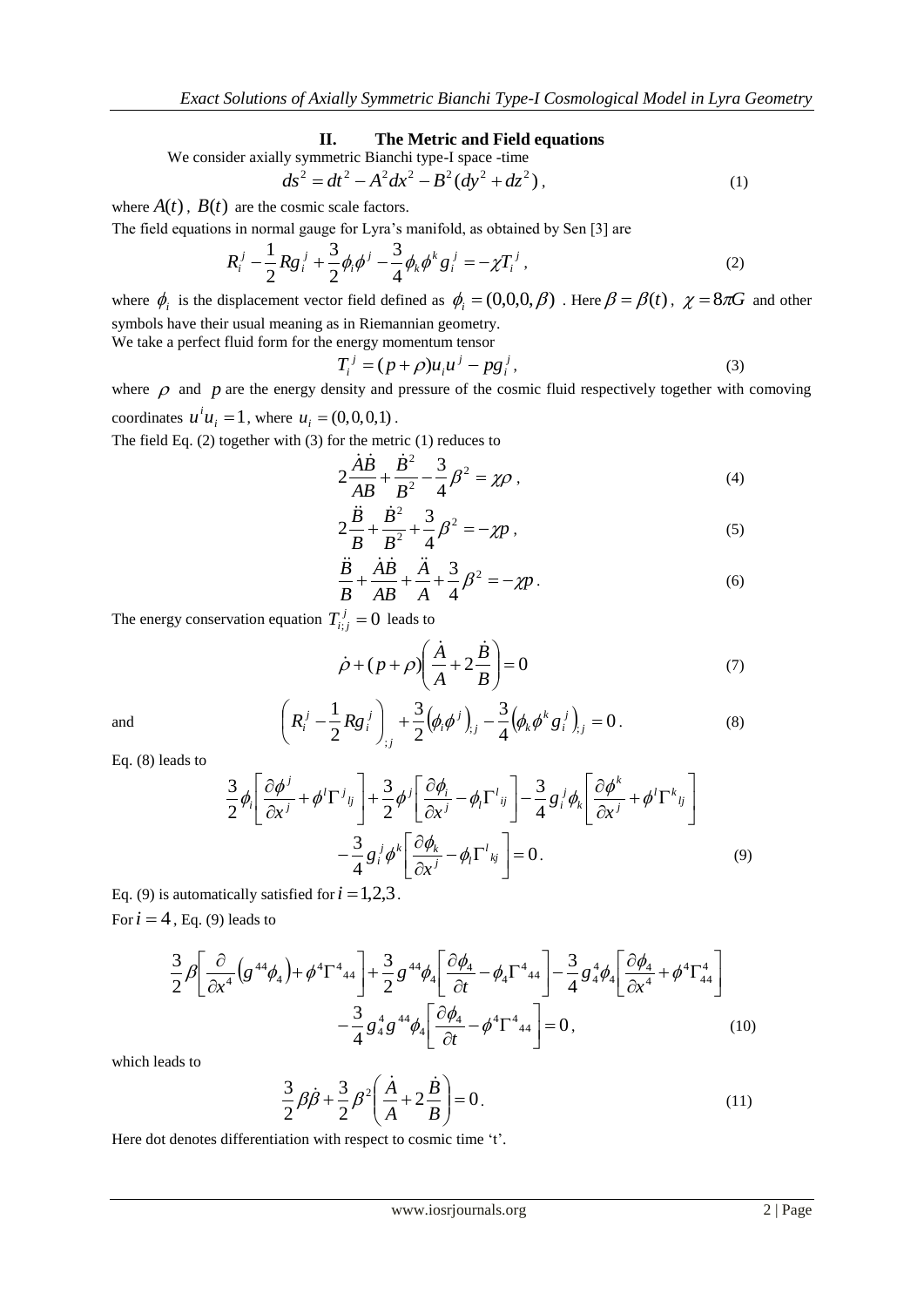## **III. Solutions of the Field Equations**

Eqs. (4)-(6) are three equations in five unknowns viz. A, B,  $\beta$ , p and  $\rho$ . In order to obtain explicit exact solutions, we assume that  $\sigma \propto \theta$  which leads to

$$
A = Bn, \text{ where } n(\neq 0) \text{ is a constant.} \tag{12}
$$

and the equation of state is

$$
p = m\rho, \text{ where } 0 \le m \le 1 \tag{13}
$$

Now the set of Eqs.  $(4)$ ,  $(5)$ ,  $(6)$ ,  $(12)$  and  $(13)$  admit an exact solutions given by

$$
A = \left(Dt + E\right)^{\frac{n}{n+2}},\tag{14}
$$

$$
B = (Dt + E)^{\frac{1}{n+2}},
$$
\n(15)

where  $D = \frac{n_1(n+1)}{(n-1)}$  $n_{1}(n+1)$  $\overline{\phantom{0}}$  $=\frac{k_1(n+1)}{2}$ *n*  $D = \frac{k_1(n+1)}{(n+1)}$ ,  $E = c(n+2)$  and  $k_1$  and  $c$  are constants of integration.

Thus the geometry of the axially symmetric Bianchi type-I cosmological model is described by the metric

$$
ds^{2} = dt^{2} - \left(Dt + E\right)^{\frac{2n}{n+2}} dx^{2} - \left(Dt + E\right)^{\frac{2}{n+2}} \left(dy^{2} + dz^{2}\right).
$$
 (16)

**IV. Some Physical and Kinematical Parameters of the Model** From Eqs.  $(4)$ ,  $(5)$  and  $(13)$  we have

$$
p = \frac{2D(D-1)m(n+1)}{(n+2)^{2}(1-m)\chi(Dt+E)^{2}},
$$
\n(17)

$$
\rho = \frac{2D(D-1)(n+1)}{(n+2)^2(1-m)\chi(Dt+E)^2},
$$
\n(18)

$$
\frac{3}{4}\beta^2 = \frac{2D^2n(1-m)+D^2(1-m)-2D(D-1)(n+1)}{(n+2)^2(1-m)(Dt+E)^2},
$$
\n(19)

where  $m \neq 1$ . At  $t = 0$ , the model (16) becomes flat and the pressure  $(p)$ , energy density  $(\rho)$  and gauge function  $\beta$  have finite values.

Further, as time increases, the scale factors  $A$  and  $B$  increase indefinitely. The expansion scalar  $(\theta)$ which determines the volume behaviour of the fluid given by

$$
\theta = \frac{D}{Dt + E} \,. \tag{20}
$$

At the initial epoch  $t = 0$ ,  $\theta$  is finite and  $\theta \to 0$  when  $t \to \infty$ . Hence there is finite expansion in the model.

Also, Hubble parameter  $(H)$  is given by

$$
H = \frac{1}{3}\theta = \frac{1}{3}\left(\frac{D}{Dt+E}\right).
$$
 (21)

The volume element  $(V)$  is given by

$$
V = S3 = AB2 = Dt + E,
$$
 (22)

where  $S$  is the average scale factor. The equation (22) shows that the volume increases as the time increases, that is, the model (16) is expanding with time.

Shear scalar  $(\sigma)$  is given by

$$
\sigma^2 = \frac{1}{2} \left( \sum_{i=1}^3 H_i^2 - 3H^2 \right) = \frac{D^2 (n-1)^2}{3(n+2)^2 (Dt+E)^2},
$$
\n(23)

where  $H_1 = \frac{A}{A}$  $H_1 = \frac{A}{A}$ .<br>4  $H_1 = \frac{H}{A}$ ,  $H_2 = H_3 = \frac{B}{B}$  $H_2 = H_3 = \frac{B}{A}$ ġ  $\sum_{2}$  =  $H_{3}$  =  $\frac{B}{R_{2}}$  are the directional Hubble's parameters in the directions of x, y and z respectively.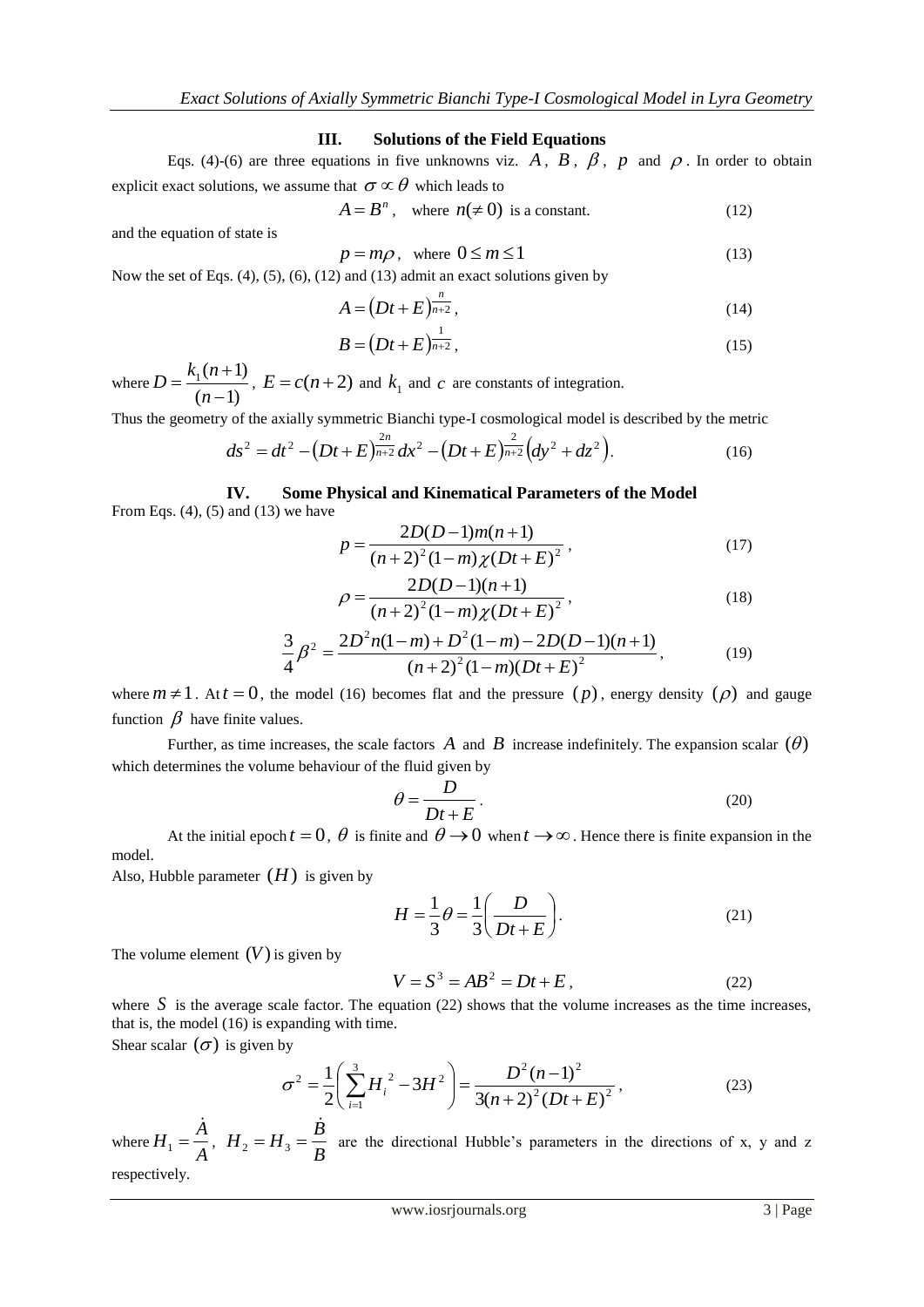From Eqs. (20) and (23), we obtain

$$
\lim_{t \to \infty} \frac{\sigma^2}{\theta^2} = \frac{(n-1)^2}{3(n-2)^2} = const \text{ and } t.
$$
 (24)

Therefore the model does not approach isotropy for large values of t.

Deceleration parameter  $(q)$  is given by

$$
q=2.\t(25)
$$

Also, anisotropy parameter  $(A_m)$  for the model is obtained as

$$
A_m = \frac{2(n-1)^2}{(n+2)^2} = const \text{ and } t.
$$
 (26)

Therefore the model has constant anisotropy parameter throughout the evolution of the universe. In this model particle horizon exists because

$$
\int_{t_0}^t \frac{dt}{V} = \int_{t_0}^t \frac{dt}{Dt + E} = \left[ \frac{1}{D} \log(Dt + E) \right]_{t_0}^t \tag{27}
$$

is a convergent integral.

We have observed that at  $t = -\frac{p}{D}$  $t = -\frac{E}{\sqrt{2}}$ , the spatial volume vanishes and it increases with cosmic time. For  $n = 1$ , the mean anisotropy parameter vanishes and the directional scale factor

$$
A(t) = B(t) = (Dt + E)^{\frac{1}{3}}.
$$
\n(28)

Therefore, isotropy is achieved in the derived model for  $n = 1$ . For this particular value of n, we observe that  $A(t) = B(t) = S(t)$ . Therefore the metric (1) reduces to flat FRW space-time. Thus, the derived model acquires flatness for  $n = 1$ . But in the same spirit, the shear  $(\sigma)$  vanishes for  $n = 1$ . Hence we cannot choose  $n = 1$  in the derived model.

#### **V. Discussion and Concluding Remarks**

In the present study we have obtained exact solutions of Sen's equations in the presence of perfect fluid for axially symmetric Bianchi type-I cosmological models in normal gauge for Lyra's manifold. The expansion velocity  $\dot{S}$  diverges as *D*  $t \rightarrow -\frac{E}{\cdot}$ . Hence the expansion of the universe is infinite as we approach the initial *D*  $t \to -\frac{E}{\sqrt{2}}$ . For the model (16) the above physical quantities like Hubble parameter  $(H)$ , expansion scalar  $(\theta)$ 

and the shear scalar  $(\sigma)$  are diverges as  $t \rightarrow -\frac{E}{D}$  $t \rightarrow -\frac{E}{\sqrt{2}}$ . Thus the universe starts with an infinite rate of expansion

and measure of anisotropy. This behaves like the big-bang model of the universe. The expansion ceases and the volume becomes infinitely large at large value of  $t$  (i.e.  $t \to \infty$ ). Hence the rate of expansion of the universe decreases with increase of time. Since deceleration parameter  $q > 0$ , thus we find that the model (16) represents a decelerating universe. At  $t \to \infty$ , the pressure p and energy density p remain undetermined. All these

physical quantities remain finite and physical significant at finite region. Since  $\frac{\partial}{\partial^2} = const$  and 2  $\frac{\partial}{\partial^2} =$  $\sigma$ <sup>-</sup> = constant, therefore the

model does not approach isotropy for large values of *t* . This model also has a point type singularity at *D*  $t = -\frac{E}{A}$ 

and it has constant anisotropy parameter  $(A_m)$  throughout the evolution of the universe. For  $n = 1$ , the derived model reduces to flat FRW space-time. It has a particle horizon. As  $t \rightarrow \infty$ , the shear dies out and the expansion stop. Thus the gauge function  $\beta(t)$  is large in the beginning of the model but decays continuously during its evolution. Similar results can be obtained for Hoyle's creation field [18] if the creation field is time dependent.